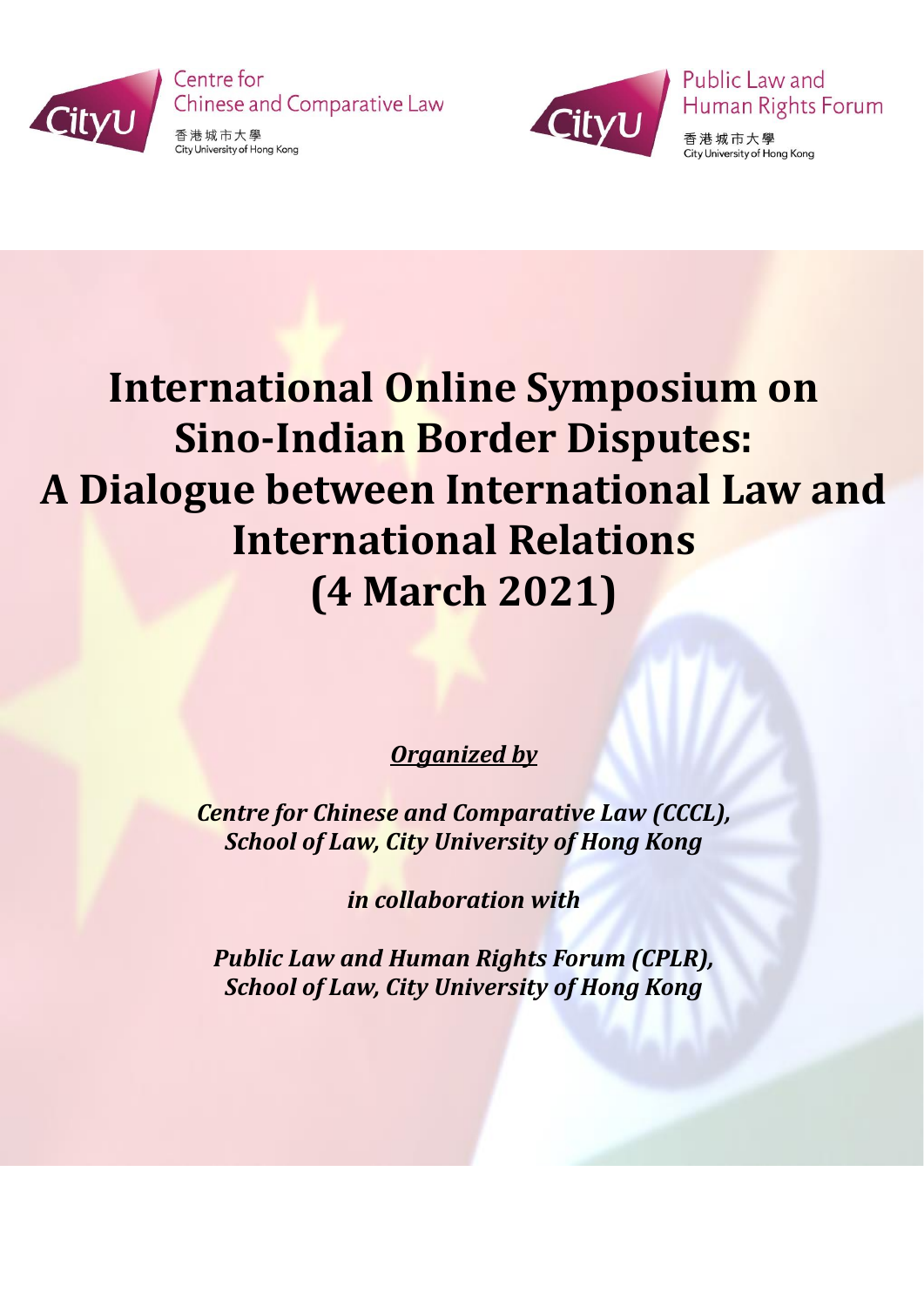1

Ť

## **Programme**

*All times stated below refer to Hong Kong Time (UTC/GMT +8 hours), except specified otherwise.* 

| Welcome/Introduction to the Symposium and Opening Remarks                                                                                                                                                                                                               |                                                                                                                                                                                                                                      |  |  |
|-------------------------------------------------------------------------------------------------------------------------------------------------------------------------------------------------------------------------------------------------------------------------|--------------------------------------------------------------------------------------------------------------------------------------------------------------------------------------------------------------------------------------|--|--|
| $09:00 - 09:10$                                                                                                                                                                                                                                                         | Prof. Wang Jiangyu (Professor & Director of Centre for Chinese and<br>Comparative Law, School of Law, City University of Hong Kong)                                                                                                  |  |  |
| Panel 1: The Sino-Indian Border Disputes: A Critical Overview of<br><b>Crucial Legal and Non-Legal Considerations</b><br>Moderator: Prof. Wang Jiangyu (Professor & Director of Centre for<br>Chinese and Comparative Law, School of Law, City University of Hong Kong) |                                                                                                                                                                                                                                      |  |  |
| $09:10 - 09:30$                                                                                                                                                                                                                                                         | Factors Affecting the China-India Boundary Dispute from Past to<br><b>Present: A Critical Evaluation</b><br>Dr. Fozia Nazir Lone (Associate Professor, School of Law, City University<br>of Hong Kong)                               |  |  |
| $09:30 - 09:50$<br>[ $US$ Time: $8:30pm$<br>8:50pm, 3 March<br>2021                                                                                                                                                                                                     | China and the Sino-Indian Border Dispute: Law and Politics in an<br><b>Increasingly Fraught Context</b><br>Prof. Jacques deLisle (Stephen A. Cozen Professor of Law & Professor of<br>Political Science, University of Pennsylvania) |  |  |
| $09:50 - 10:10$                                                                                                                                                                                                                                                         | No War Journalism Without Boots on the Ground: The Impossible<br>Coverage of 2020 Sino-Indian Stand-offs and June 15 Clash<br>Mr. Jérémy André (Correspondent Asie)                                                                  |  |  |
| $10:10 - 10:30$                                                                                                                                                                                                                                                         | Face-off between India and China along the Himalaya: An Analysis into<br><b>Its Origins and Trends</b><br>Dr. Lin Minwang (Senior Research Fellow, Institute of International Studies,<br><b>Fudan University</b> )                  |  |  |
| $10:30 - 11:10$                                                                                                                                                                                                                                                         | <b>Panel Discussion</b>                                                                                                                                                                                                              |  |  |

| $11 \cdot 10 =$<br>11.25<br>11.10<br>11.22 | <b>Break</b> |
|--------------------------------------------|--------------|
|                                            |              |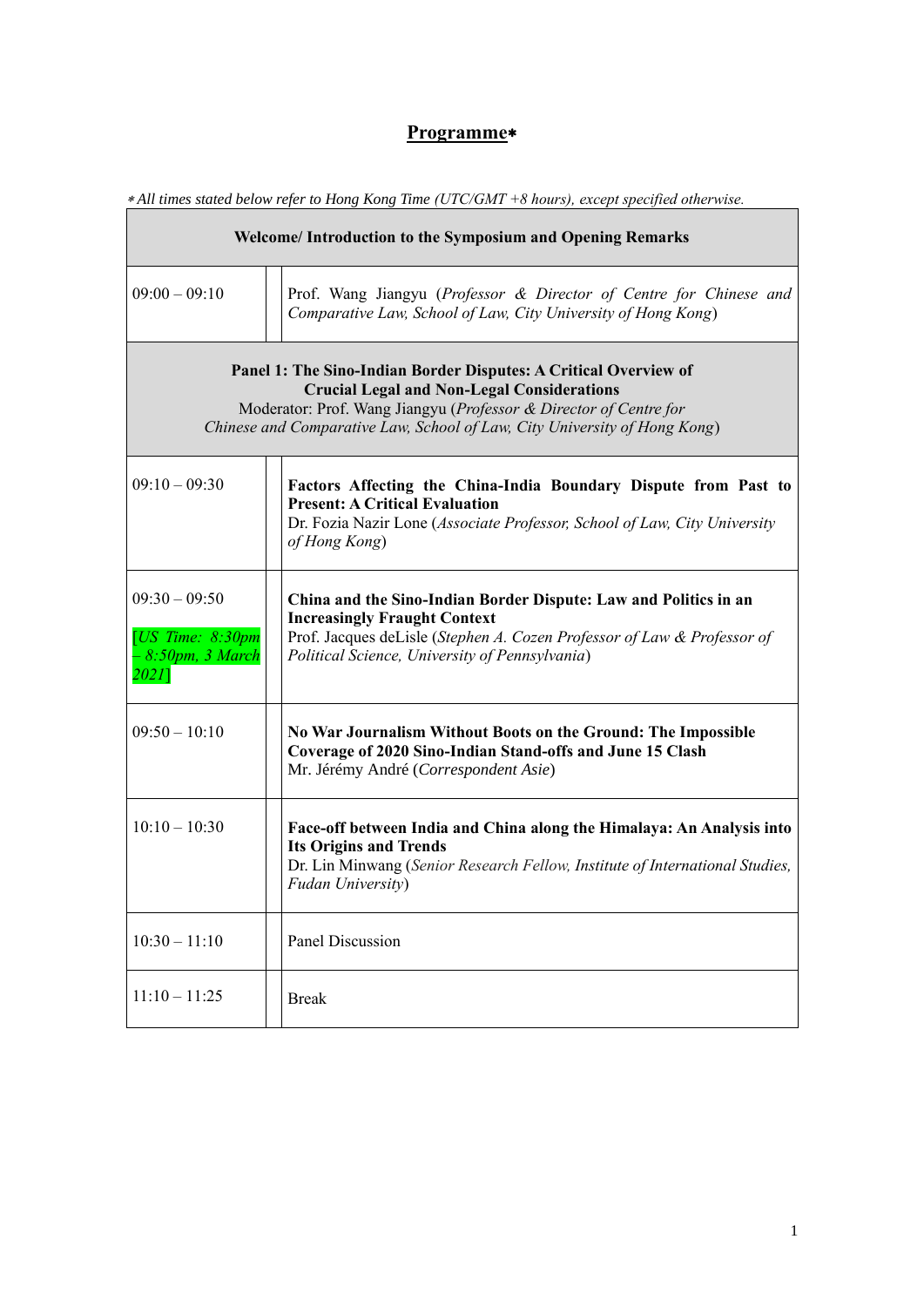| Panel 2: Colonial Legacy to the Continuing Post-Colonial Sino-Indian Border Conflicts:<br><b>Some Reflections</b><br>Moderator: Dr. Massimo Lando (Assistant Professor, School of Law,<br>City University of Hong Kong) |                                                                                                                                                                                                                                                                                                                                              |  |  |  |
|-------------------------------------------------------------------------------------------------------------------------------------------------------------------------------------------------------------------------|----------------------------------------------------------------------------------------------------------------------------------------------------------------------------------------------------------------------------------------------------------------------------------------------------------------------------------------------|--|--|--|
| $11:25 - 11:45$                                                                                                                                                                                                         | <b>Space and Colonization</b><br>Dr. Wu Zhe (Associate Research Fellow, Institute of Modern History,<br>Academia Sinca)                                                                                                                                                                                                                      |  |  |  |
| $11:45 - 12:05$                                                                                                                                                                                                         | Study on the Eastern Sector of Sino-Indian Boundary Dispute — From<br>the Perspective of Tibet Issue<br>Prof. Deng Lie (Professor in International Law, Huazhong University of<br>Science and Technology) & Mr. Wang Chenyu (PhD candidate, Law School,<br>Zhongnan University of Economics and Law; Research Fellow, Utrecht<br>University) |  |  |  |
| $12:05 - 12:25$                                                                                                                                                                                                         | India's Tibet Intention is a Major Obstacle to the Resolution of Sino-<br><b>Indian Boundary Dispute</b><br>Prof. Long Xingchun (President of Chengdu Institute of World Affairs<br>(CIWA), School of International Relations, Sichuan International Studies<br>University (SISU))                                                           |  |  |  |
| $12:25 - 13:05$                                                                                                                                                                                                         | <b>Panel Discussion</b>                                                                                                                                                                                                                                                                                                                      |  |  |  |
| $13:05 - 14:35$                                                                                                                                                                                                         | Lunch                                                                                                                                                                                                                                                                                                                                        |  |  |  |
| Panel 3: India-China Geopolitical Issues: Competition, Influence and Implications<br>Moderator: Dr. Stephenson Chow (Assistant Professor, School of Law,<br>City University of Hong Kong)                               |                                                                                                                                                                                                                                                                                                                                              |  |  |  |
| $14:35 - 14:55$<br>[Indian]<br>Time:<br>12:05pm<br>12:25pm, 4 March<br>2021]                                                                                                                                            | <b>Geopolitics of and around the Sino India Border Dispute</b><br>Prof. Anuradha M Chenoy (Retired-Former Dean, Jawaharlal Nehru<br>University, New Delhi)                                                                                                                                                                                   |  |  |  |
| $14:55 - 15:15$                                                                                                                                                                                                         | <b>China-India Relations and Its Impact on Developmentalism</b><br>Prof. Zhu Feng (Professor and Dean, Institute of International Relations,<br>Nanjing University)                                                                                                                                                                          |  |  |  |
| $15:15 - 15:35$<br>Time:<br>[Indian]<br>12:45pm<br>13:05pm, 4 March<br>2021]                                                                                                                                            | <b>Competition for Leadership: India and China in the Third World</b><br>Dr. Jabin T. Jacob (Associate Professor, Department of International<br>Relations & Governance Studies, Shiv Nadar University; Adjunct Research<br>Fellow, National Maritime Foundation, India)                                                                     |  |  |  |